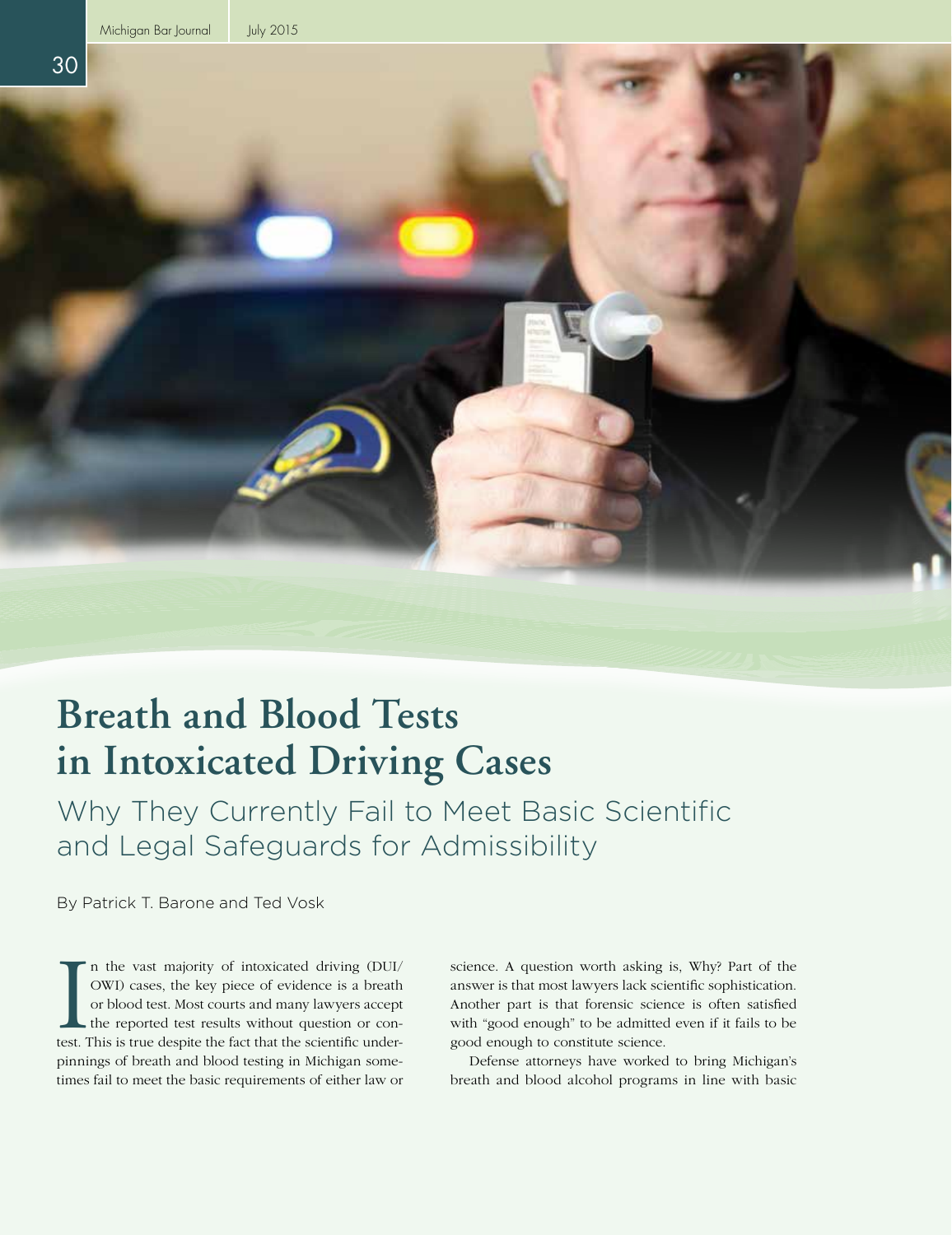requirements of established scientific practice. This begins with the understanding that no breath or blood test result can tell us anything about an individual's breath alcohol concentration (BrAC) or blood alcohol concentration (BAC) unless accompanied by its uncertainty. A result's uncertainty is necessary for determining which conclusions it supports and answering the question: Did the driver have an unlawful amount of alcohol in his or her system while driving?

If a breath alcohol or blood alcohol concentration result fails to include its uncertainty, it should not be admissible as evidence. However, to make this argument, one must have an understanding of measurement uncertainty and its importance.

## Background and uncertainty basics

Measurement uncertainty exists because, no matter how well a measurement is performed, it never permits us to know the "true" value of a quantity intended to be measured—the measurand. To the contrary, for any measurement, "there is not one value but an infinite number of values dispersed about the result that are consistent with all of the observations and data and one's knowledge of the physical world, and that with varying degrees of credibility can be attributed to the measurand."1

Measurement uncertainty is "[a] parameter associated with the result of a measurement that characterizes the dispersion of the values that could reasonably be attributed to the measurand."2 That is, it provides a range of values that an individual relying on the result of a measurement may reasonably believe can be attributed to the measurand. It is typically reported as a coverage interval in the form:

$$
Y_{99\%} = Yc \pm U
$$

This tells us that:<sup>3</sup>

- The best estimate of the measurand's value (as determined by the bias-corrected mean<sup>4</sup> of our results) is *Yc*;
- The values that can reasonably be attributed to the measurand lie within a range from  $Y_c - U$  to  $Yc + U$  (where U is the uncertainty<sup>5</sup>); and
- The probability that the measurand's value is one of those within this range is *99%*.

The conclusions supported by a measured result cannot be determined without an estimate of its uncertainty. Absent this, a measured result is ambiguous at best and

may even be meaningless.<sup>6</sup> According to the International Organization for Standardization:

Knowledge of the uncertainty associated with measurement results is essential to the interpretation of the results. Without quantitative assessments of uncertainty, it is impossible to decide whether observed differences between results reflect more than experimental variability, whether test items comply with specifications, or whether laws based on limits have been broken. Without information on uncertainty, there is a risk of misinterpretation of results. Incorrect decisions taken on such a basis may result in unnecessary expenditure in industry, *incorrect prosecution in law*, or adverse health or social consequences.7

This is why ISO 17025—internationally recognized as setting forth the minimum standards required for competence to perform scientifically valid measurements requires that measurement uncertainty be determined and reported along with all measured results.<sup>8</sup>

These same principles apply to forensic measurements. According to the National Academy of Sciences, "*[a]ll results for every forensic science method should indicate the uncertainty in the measurements that are*  made...."<sup>9</sup> "For example, *methods for measuring the level of blood alcohol in an individual*...*can do so only within* 

## **Fast Facts**

Like all measurements, breath and blood test results have associated uncertainty.

A reported uncertainty is required to evaluate any measurement result as well as answer the basic question in a DUI/ OWI case: Did the driver have an unlawful amount of alcohol or drugs in his or her system at the time of driving?

Judges around the country, including in Michigan, have begun suppressing breath and blood tests for a failure to report uncertainty.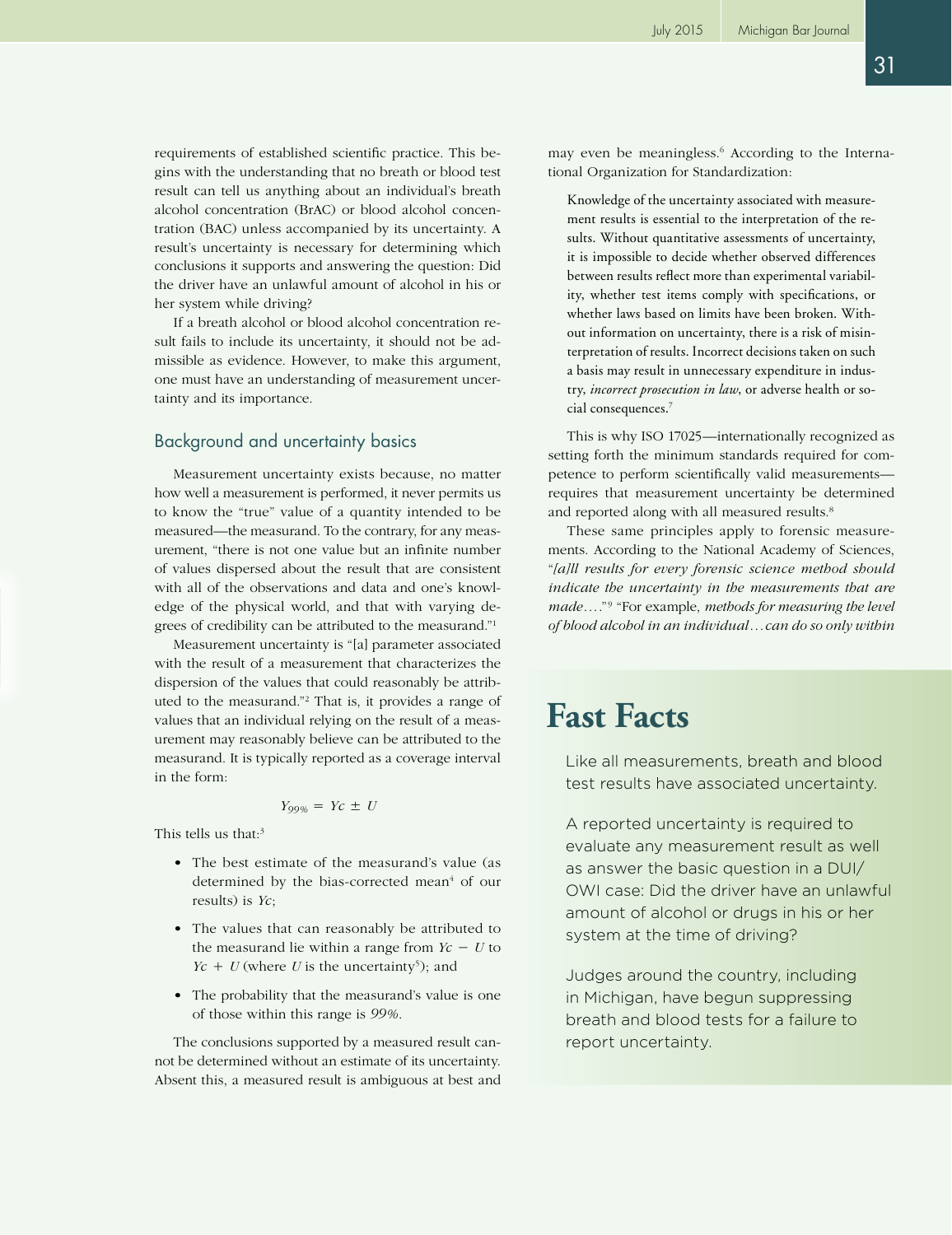*a confidence interval of possible values.*"10 Accordingly, it concluded that breath test "*results need to be reported, along with a confidence interval that has a high probability of containing the true blood-alcohol level*."11 This is well recognized within the forensic breath and blood testing communities.12 Because a jury may be easily misled by a result unaccompanied by its uncertainty, it is not only unscientific to fail to do so, but also unethical.13

Many sources contribute to a result's overall uncertainty, including random fluctuations, scale resolution, and traceability. Each source affecting the use to which a measured result will be put must be included in the final tally. An uncertainty budget is commonly used to list sources of uncertainty included in the tally along with their type and magnitude, as illustrated in the chart below.14

| <b>Uncertainty Source</b>               | <b>Type A</b> | <b>Type B</b> |       |
|-----------------------------------------|---------------|---------------|-------|
| Calibration                             |               |               |       |
| Ref. Mat.                               |               | .052          |       |
| Precision                               | .080          |               |       |
| <b>Bias</b>                             | .068          |               |       |
| Combined Uncertainty by Type            | .105          | .052          |       |
| <b>Combined Uncertainty Calibration</b> |               |               | .117  |
| Instrumental                            |               |               |       |
| <b>Mechanical Effects</b>               | .064          |               |       |
| <b>Electronic Stability</b>             | .055          |               |       |
| Detector                                |               | .041          |       |
| Combined Uncertainty by Type            | .084          | .041          |       |
| Combined Uncertainty Instrumental       |               |               | .093  |
| Measurement                             |               |               |       |
| <b>Environmental Factors</b>            | .101          |               |       |
| Sampling                                | .112          |               |       |
| Operator                                | .064          |               |       |
| <b>Measurand Effects</b>                |               | .055          |       |
| Combined Uncertainty by Type            | .164          | .055          |       |
| <b>Combined Uncertainty Measurement</b> |               |               | .173  |
| <b>Total Uncertainty</b>                |               |               |       |
| <b>Combined Uncertainty</b>             |               |               | .229  |
| Expanded Uncertainty $(k=2)$            |               |               | ±.458 |

This makes an uncertainty budget very important for determining whether a lab's estimate of measurement uncertainty is sound. If important sources of uncertainty have been omitted or their magnitude underestimated, the uncertainty reported will mislead those relying on a result to have more confidence in it than is warranted by science.

## Breath and blood test uncertainty in Michigan

Like other measurements, breath or blood tests cannot reveal an individual's actual breath alcohol or blood alcohol concentration. Rather, both have associated uncertainty which must be determined and reported if they are to lead to verdicts consistent with scientific reality. The result of either test is only a rough approximation of an individual's breath alcohol or blood alcohol concentration and cannot be properly interpreted until its uncertainty has been provided.

For example, in a case out of Washington state, two breath tests from different individuals with identical results exceeding the per se limit were provided to a panel of judges during a week-long hearing.15 Each test satisfied the same scientifically rigorous quality assurance standards and were performed in identical scientifically rigorous manners so that each was deemed to be identically accurate and reliable. Without more, most jurors would conclude as the judges initially did. First, they would presume that both tests supported the same set of conclusions and could be treated identically. Second, since both tests were deemed to be accurate and reliable, most jurors would conclude that they easily established that both individuals' breath alcohol concentrations exceeded the per se limit beyond a reasonable doubt. However, neither of these conclusions is supported by the results.

First, the coverage interval associated with each test was different. This means that the range of breath alcohol concentrations each permitted to be attributed to its driver was different. Moreover, the uncertainty associated with one of the tests yielded a 10 percent likelihood that the individual's breath alcohol concentration was below the per se limit while the second test yielded a likelihood of 20 percent for the other individual. Yet without their uncertainties, there is no way to distinguish between these identical results or the conclusions each supported. Unfortunately, breath and blood test results are presented without their uncertainties in many U.S. jurisdictions. According to some forensic scientists, caselaw in these jurisdictions is largely to blame, permitting forensic science to ignore proper scientific methodology and providing little incentive for it to change.<sup>16</sup>

Michigan had been one of those jurisdictions permitting breath and blood test results to be presented without their uncertainties. For that reason, Michigan has permitted citizens charged with the crime of DUI/OWI to be convicted based on incomplete and often misleading "scientific" evidence. Contrast this to most European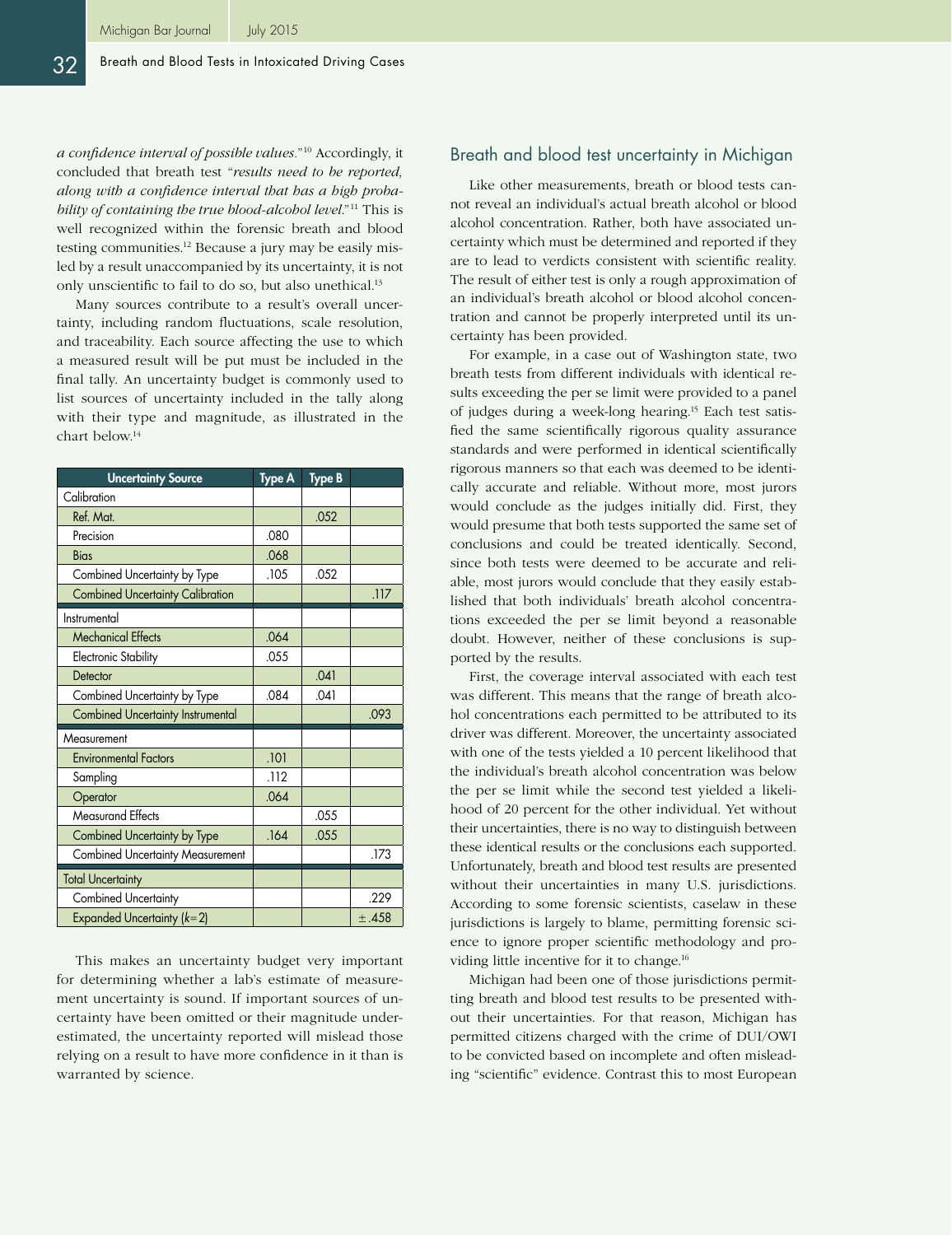countries, which have long required the uncertainty of forensic alcohol tests to be reported:

When the first alcohol per se drunk driving law was introduced in Sweden in 1941[,]...the Supreme Court mandated that the laboratory charged with the task of analyzing the blood samples should allow for uncertainty or error in the analytical procedures. The forensic chemistry government laboratory therefore from the very beginning always made a deduction from the mean result of analysis.17

Similarly, in the United Kingdom, "under the UK Road Traffic Act 1981[,]...[p]rosecution only takes place when the measured level exceeds the legal limit by a margin which aims to take account of the measurement uncertainty."18

Michigan courts have begun to appreciate the importance of this uncertainty and rule accordingly pursuant to MRE 702 and *Daubert v Merrell Dow Pharmaceuticals, Incorporated*. 19 For example, in 2011, the first court to consider this issue found that:

blood test results are not reliable until the state police crime lab calculates an uncertainty budget or error rate and reports that calculation along with the blood test results....[and] that calculation of an uncertainty budget or error rate and the reporting of the same is an essential element of the scientific methodology for analyzing blood alcohol content using gas chromatography. This requirement is determined to be part of the scientific methodology generally accepted by the scientific community for this particular test. It is one of the essential foundational requirements referred to in *Daubert* [ ] to assure that tests are reliable.<sup>20</sup>

In other words, for breath and blood test results to be admissible, the prosecuting entity must include the measurement uncertainty. Subsequent courts have explained that this also requires the prosecution to establish that the uncertainty reported has been determined in a scientifically acceptable manner.<sup>21</sup>

The Michigan State Toxicology Lab and Police Breath Test Unit have developed budgets for determining uncertainty associated with forensic breath and blood alcohol tests. The questionable validity of these uncertainty budgets, however, requires defense practitioners to challenge the admissibility of breath alcohol and blood alcohol concentration results until it can be established that the uncertainties provided have been determined in a scientifically sound manner. This means that the state of



Michigan must reveal which sources of uncertainty have been included and how those sources were combined to yield the uncertainty reported.

The potential sources of uncertainty are numerous. For breath and blood tests, these include:<sup>22</sup>

- Instrumental factors related to the DataMaster or gas chromatograph used to perform a test (e.g., instrumental precision)
- Relevant biological and sampling variables (e.g., duration of breath sample)
- Traceability (e.g., uncertainty associated with the simulator solutions)
- The legal definition of the measurand (e.g., definition of breath alcohol concentration) $23$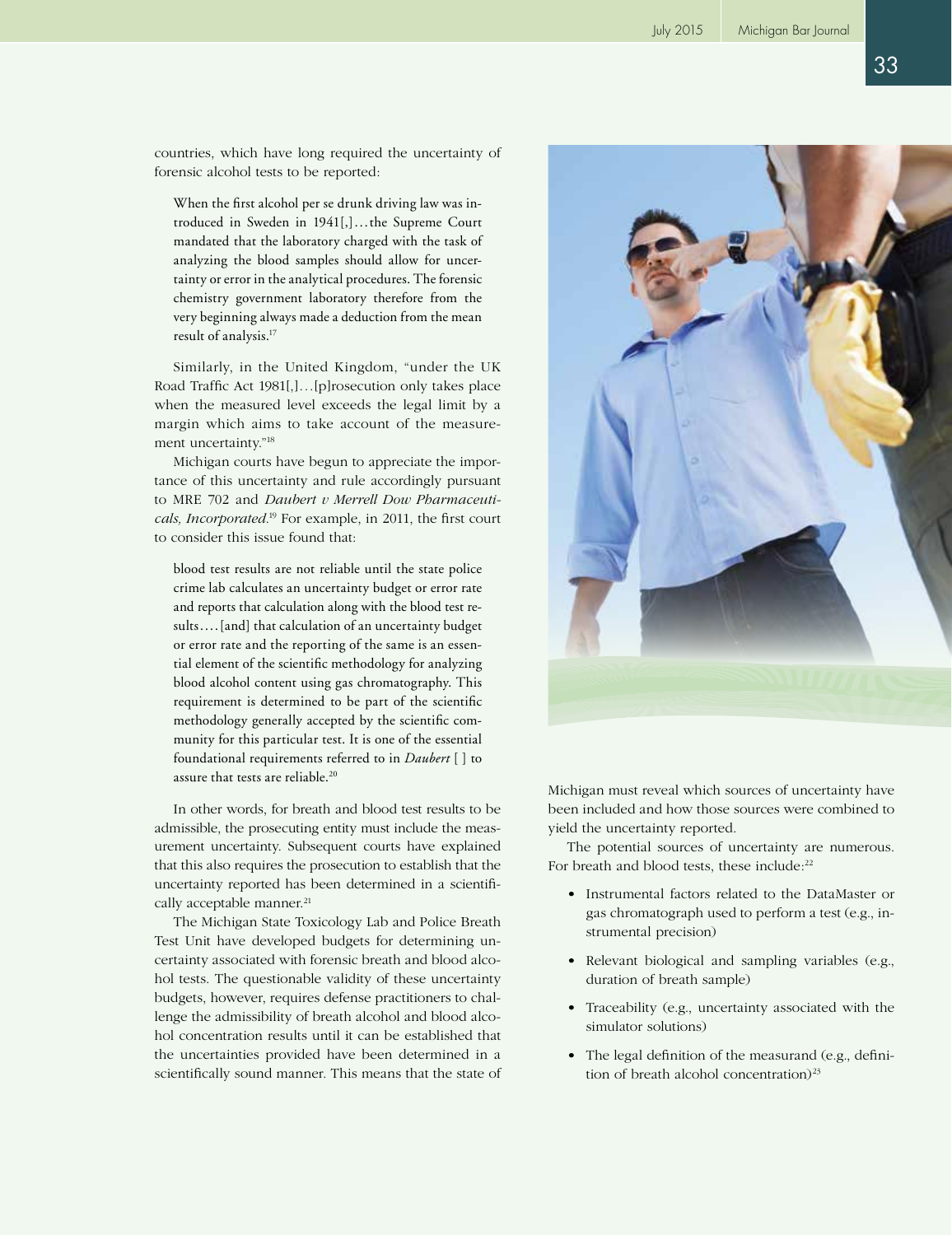#### 34 Breath and Blood Tests in Intoxicated Driving Cases

If forensic breath and blood alcohol tests are to be relied on to deprive a citizen of liberty, and Michigan's citizens are to have confidence in verdicts obtained based on those test results, they must adhere to the same fundamental principles that science does.

Once a sound uncertainty budget has been constructed, the state of Michigan will be in a position to develop or adopt an algorithm which will combine the appropriate sources of uncertainty to yield a reliable estimate of a breath or blood test's uncertainty.

## Can Michigan breath and blood test programs construct valid uncertainty budgets?

The answer is, unequivocally, *yes*. In response to similar court rulings, the Washington State Breath Test Program and Toxicology Laboratory have developed uncertainty budgets that have withstood scrutiny.<sup>24</sup> Unfortunately, the respective divisions of the Michigan State Police responsible for these activities have had difficulty doing the same. So far, their attempts have failed to produce uncertainty budgets that satisfy appropriate scientific and legal scrutiny.25

One of the difficulties encountered is a lack of clarity, if not understanding, concerning the measurand of breath alcohol tests. Although all breath tests probe the same quantity, the alcohol in a sample of expired breath—the measurand, which is an element of the per se crime—is dictated by statute and varies between jurisdictions.26 The three measurands found in the United States are "end respiratory air," alveolar air, and blood alcohol concentrations.27 Thus, identical results obtained from tests in disparate jurisdictions may refer to completely different quantities whose uncertainties must be determined differently.

Michigan is an alveolar air jurisdiction.<sup>28</sup> A significant limitation of the uncertainty budget currently employed by the state, however, is that it does not address the *nature* of the measurand in question. Rather, it ignores what may be the greatest source of uncertainty associated with breath alcohol concentration results: the distinction between the alcohol concentration of end expiratory air and alveolar air.29 The relationship between these two quantities contributes sizeable uncertainty to breath test results



obtained under Michigan law. Failure to account for this makes the state's uncertainty budget incomplete and leads to an underestimate of a result's uncertainty.

Where uncertainty budgets are concerned, the devil is in the details. Only by examining the content of a particular uncertainty budget can one determine whether it is capable of yielding a reliable estimate of a result's uncertainty.

## Requirements of justice

"The ultimate mission of the system upon which we rely to protect the liberty of the accused as well as the welfare of society is to ascertain the factual truth...."<sup>30</sup> The determination and reporting of the uncertainty associated with breath and blood test results:

...promotes honesty in the courtroom. It is axiomatic that measurements are inherently uncertain. As the Washington cases emphasize, it is misleading to present the trier of fact with only a single point value. There is a grave risk that without the benefit of qualifying